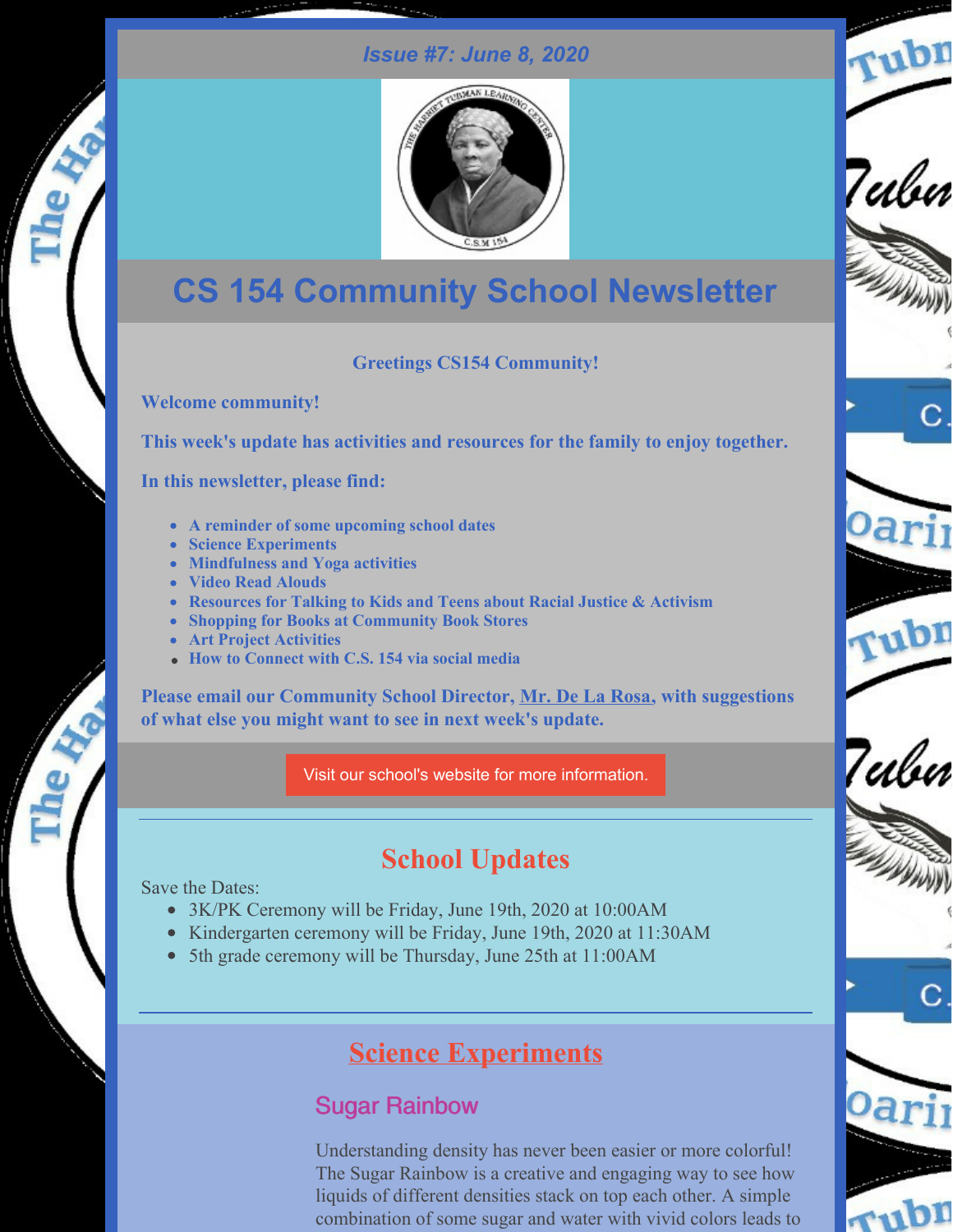

an awesome science experience about density. [Instructions](https://www.stevespanglerscience.com/lab/experiments/sugar-rainbow/) & Video

### Hidden Colors in Black Markers

Use water to learn about black magic…markers. By using color chromatography—a technique that uses capillary action to separate different types of ink at different rates—you can discover the secret colors hidden in black ink. [Instructions](https://www.exploratorium.edu/snacks/separation-anxiety)



### **Mindfulness and Yoga**

#### Try some animal yoga poses:

- **[Flamingo](https://drive.google.com/file/d/13oQV5NsC4xKeULPDZ8zWfH4Xlb1xpfI_/view?usp=sharing) Pose**
- [Butterfly](https://drive.google.com/file/d/1IdG03xajT7tMp2imjh7v_hEVnxxiSQvN/view?usp=sharing) Pose
- [Cobra](https://drive.google.com/file/d/1GbylEujhevfhBbHiRP8_3RHqlpOV14wF/view?usp=sharing) Pose

#### Take a moment to breathe and relax:

- Guided [Breathing](https://drive.google.com/file/d/1d5Y4Pcu0oXklVwPmLkuzDYWnoAlw_gBr/view?usp=sharing) to Relax
- Guided [Visualizing](https://drive.google.com/file/d/1zUUO1r-q5PuzlLwOCe2s4J32Pe7LrfFp/view?usp=sharing) Imagine You're in Nature

## **Video Read Alouds**

*Giraffe [Problems](https://www.youtube.com/watch?v=vXaYnnnl_34)* [and](https://www.youtube.com/watch?v=vXaYnnnl_34) *The Bear Ate Your [Sandwich](https://www.youtube.com/watch?v=vXaYnnnl_34)* Read by Michelle and Barack Obama

*[Pecan](https://drive.google.com/file/d/1sn1GldowN9Rwm2w0a0a5qB90Tb_XvhIa/view?usp=sharing) Pie Baby* by Jacqueline Woodson

*¡Los Zombis No Comen [Verduras!](https://www.storylineonline.net/books/los-zombis-no-comen-verduras/)* by Megan and Jorge Lacera

*[Frederick's](https://www.justbooksreadaloud.com/ReadToMe.php?vid=FredericksJourney&iP=IndexCategory.php&t=Long&p1=&p2=) Journey: The Life of Frederick Douglass* by Doreen Rappaport

## **Talking About Racial Justice & Activism**

This [article](https://www.cnn.com/2020/06/01/health/protests-racism-talk-to-children-wellness/index.html) from CNN highlights strategies for parents to speak with preschool/elementary age children and teens about racism and protests.

Suggestions for multicultural books: The Brown [Bookshelf](https://thebrownbookshelf.com/28days/28-days-later-becomes-29-our-familys-work/)





rubr

Tubn

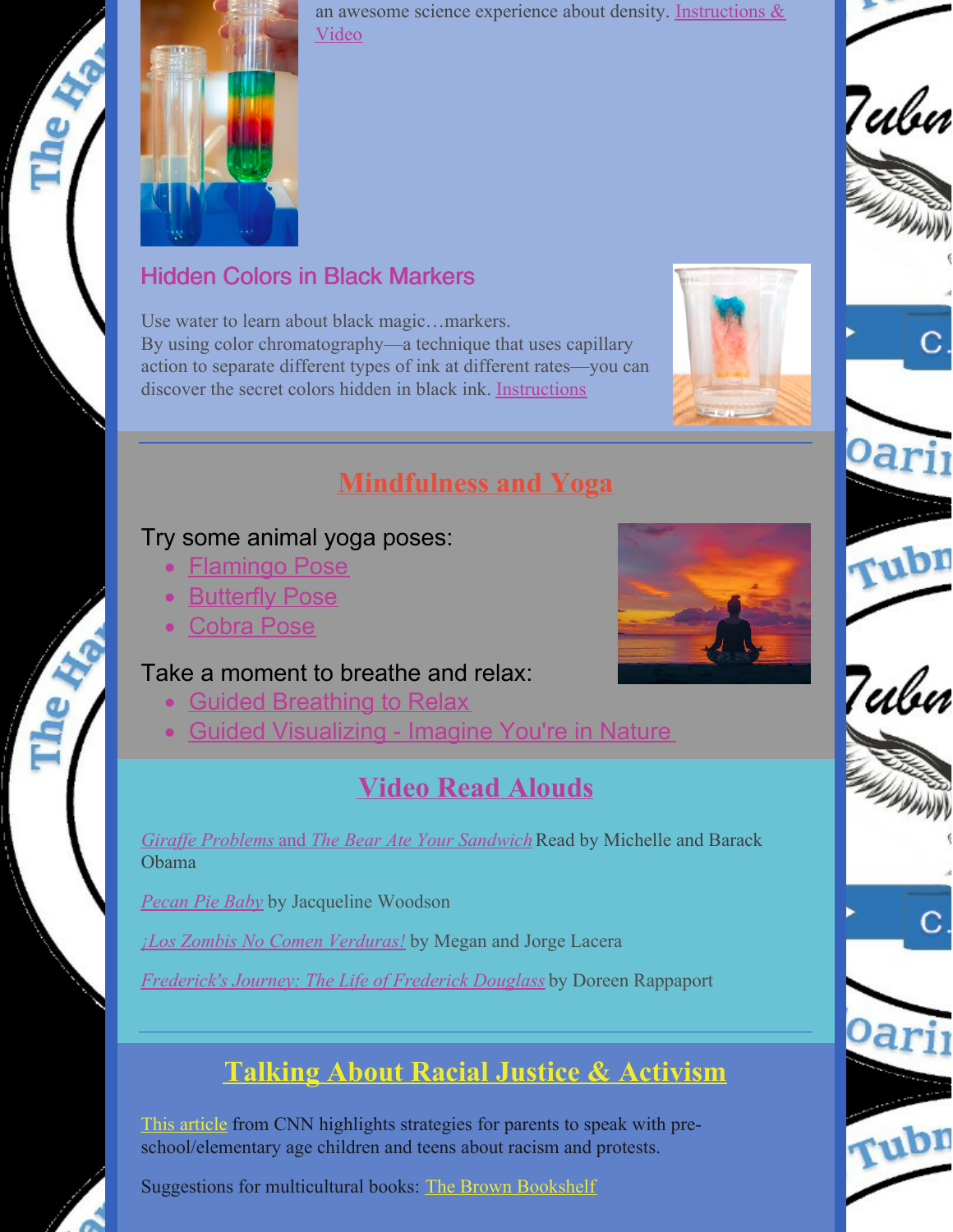5 [formas](https://www.commonsensemedia.org/videos/5-formas-de-ayudar-a-los-ninos-a-lidiar-con-noticias-perturbadoras) de ayudar a los niños a lidiar con noticias perturbadoras

List of movies from [Common](https://www.commonsensemedia.org/lists/movies-that-inspire-kids-to-change-the-world) Sense Media that can inspire children to become activists

## **Shop for Books at Community Book Stores**

*Sister's Uptown [Bookstore](http://www.sistersuptownbookstore.com/) is presently the oldest black and family-owned bookstore and community cultural center in Washington Heights/Harlem dedicated to nourishing the minds, hearts and souls of the community with present and past works of gifted African American, Latinx, and other great authors and intellectuals.*

*Click on a book below to go to their website.*





*[The](https://bookshop.org/shop/thelitbar) Lit. Bar opened its doors on April 27, 2019 and is currently the only bookstore serving the 1.5 million people of the Boogie Down Bronx. While stores are closed, you can still order books online through their website.*

*Click on a book below to go to their website.*